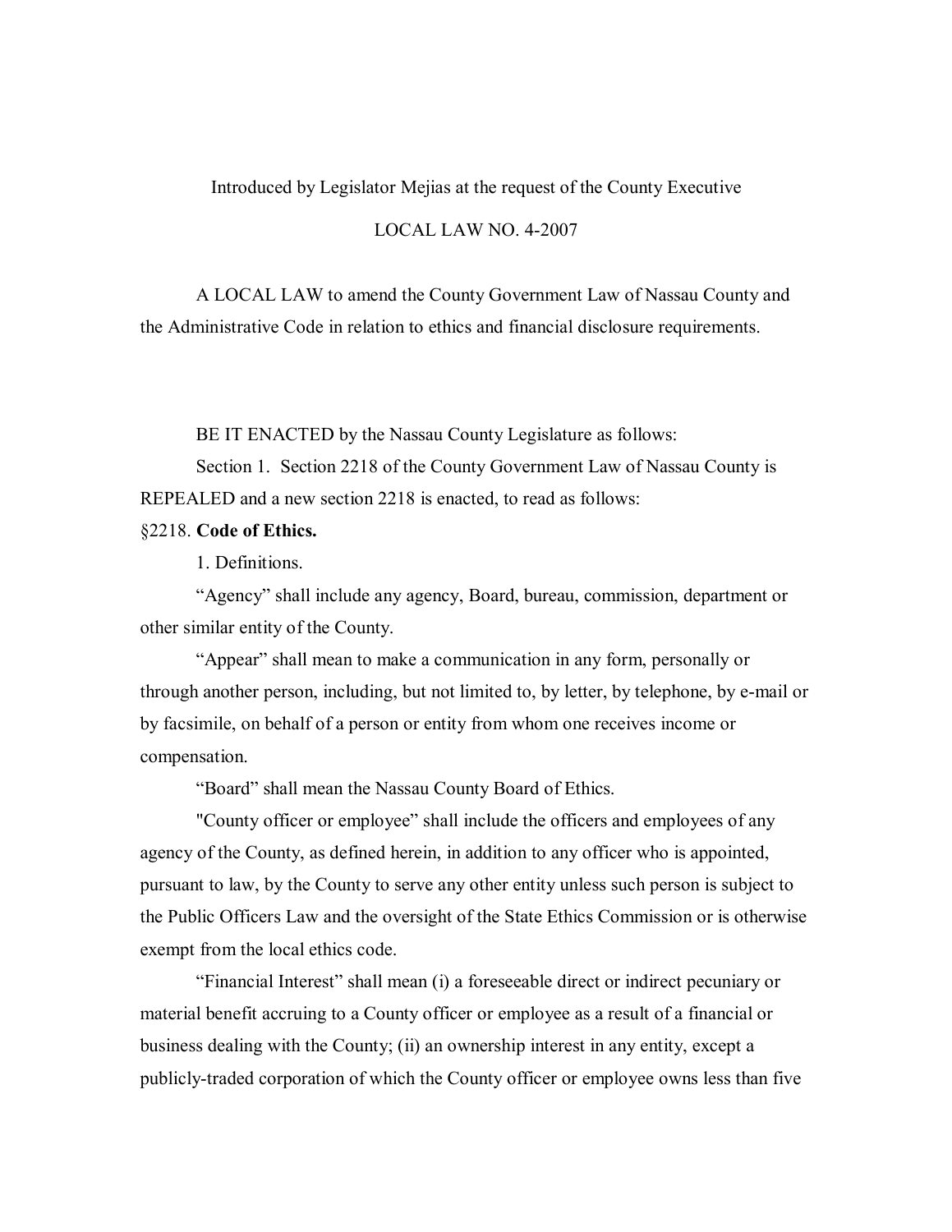percent of the outstanding stock; or (iii) a position as officer, director, trustee, or partner of an entity. For the purposes of this section, the financial interests of an officer or employee's spouse, domestic partner, minor children and dependents shall be deemed financial interests of such officer or employee; provided, however, that a County officer or employee shall not be deemed to have a financial or other private interest in the employment, by the County, of his or her spouse, domestic partner, minor child or dependent.

"Ministerial act" shall mean an administrative act, including the issuance of a license, permit or other permission by the County, which is carried out in a prescribed manner and which does not involve substantial personal discretion.

"Relative" shall mean mother, father, son, daughter, sister, brother, stepmother, stepfather, stepson, stepdaughter, aunt, uncle, cousins in the first and second degree of consanguinity, domestic partner, mother-in-law, father-in-law, sister-in-law, brother-inlaw and grandparents.

2. Conflicts of Interest Prohibited.

a. Except as provided in subdivision twelve of this section, no County officer or employee whether paid or unpaid, shall:

(1) Have a financial interest, except by operation of law, in any business or professional dealings with the County or any agency thereof or a financial interest in any entity which has business or professional dealings with the County.

(2) Participate as attorney, agent, broker, representative or employee in a business or professional transaction with, or lawsuit against, the County or any agency thereof for any person or entity directly or indirectly in any manner whatsoever or fail to ensure that adequate measures are taken to prevent his or her participating in any manner in any such transaction where a law firm or other entity in which such person is an owner, member or employee becomes involved as attorney, agent, broker or representative in such a transaction with, or lawsuit against, the County.

(3) Accept or retain other employment, engage in any business transactions, make or retain any investments, have any financial interest, or engage in other activities that directly or indirectly create a conflict with his or her official duties.

b. A County officer or employee shall not appear before any agency or officer of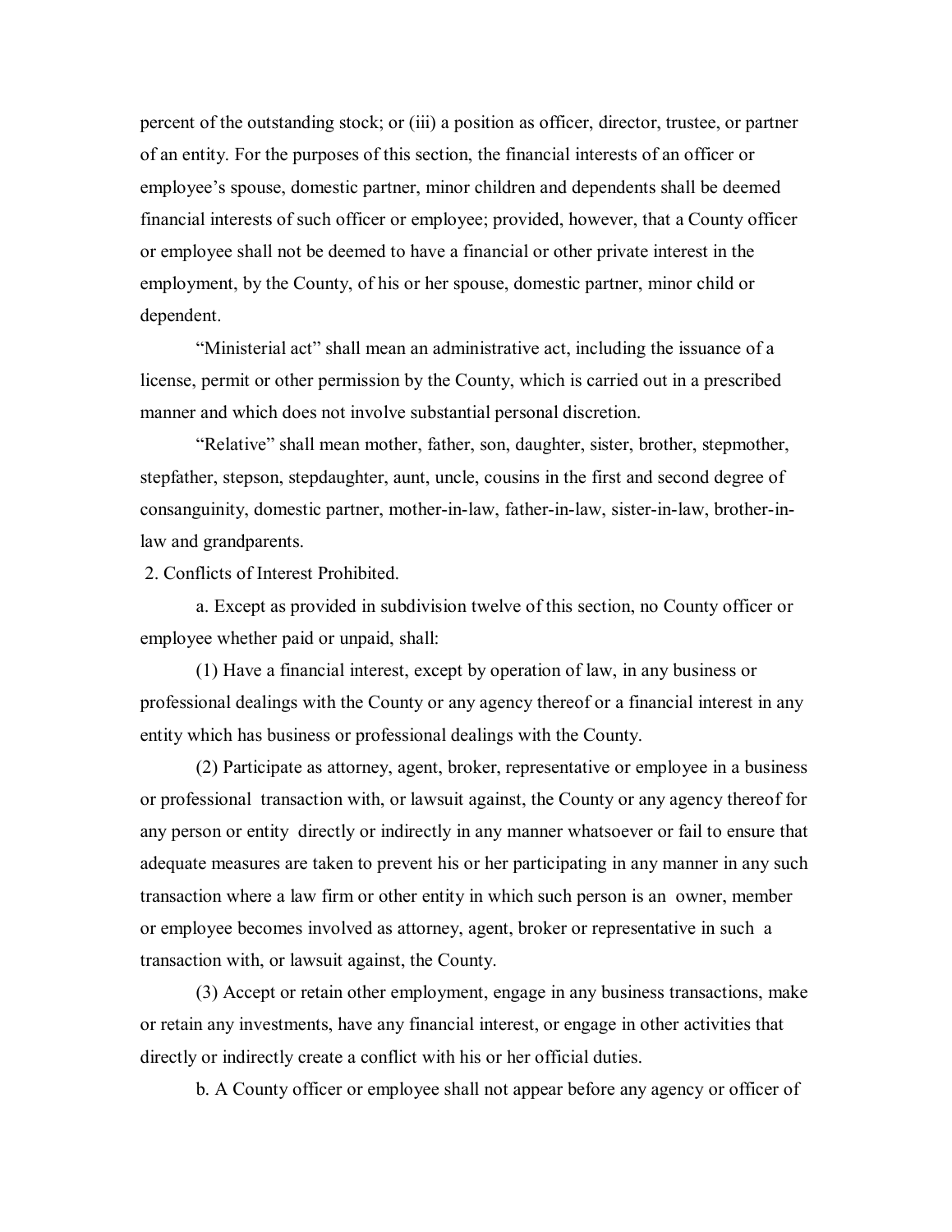the County except on behalf of the County, provided, however, that for County officers or employees serving in an unpaid capacity, this prohibition shall apply only to appearances before the agency served by such officer or employee.

c. No County officer or employee shall receive, or enter into any agreement, express or implied, for compensation for services to be rendered in relation to any matter that is before the agency served by such officer or employee, or any agency over which he or she has supervisory control or to which he or she has the power to appoint any member, officer or employee.

d. No legislator, during his or her term and for a period of two years from the expiration of the term to which he or she was elected, shall engage in any employment as a lobbyist on behalf of any person, firm, corporation or association doing business with the County.

3. Gifts and Favors.

No officer or employee of the County, whether paid or unpaid, shall accept gifts aggregating to seventy-five dollars or more during a twelve month period, nor solicit any gift of any value, whether in the form of services, loan, thing or promise of any other form, from any one person, firm or corporation which to his or her knowledge is interested directly or indirectly in any manner whatsoever in business or professional dealings with the County or any agency thereof. For purposes of this subdivision, the value of a gift of a ticket or comparable authorization entitling the holder to food, refreshments, entertainment, or any other benefit shall be the face value of the ticket or the cost of entrance to the general public, notwithstanding the fact that part of the cost of attending is a tax-deductible or political contribution.

4. Recusal and Disclosure of Interest.

a. A County officer or employee, whether paid or unpaid, shall promptly recuse himself or herself from acting on any matter before the County in which he or she has (i) any direct or indirect financial or (ii) any other private interest that a reasonable person would perceive to compromise his or her ability to make impartial judgments or take discretionary actions in the best interests of the County.

b. Any County officer or employee who recuses himself or herself pursuant to paragraph (a) of this subdivision shall be required to disclose such recusal in writing to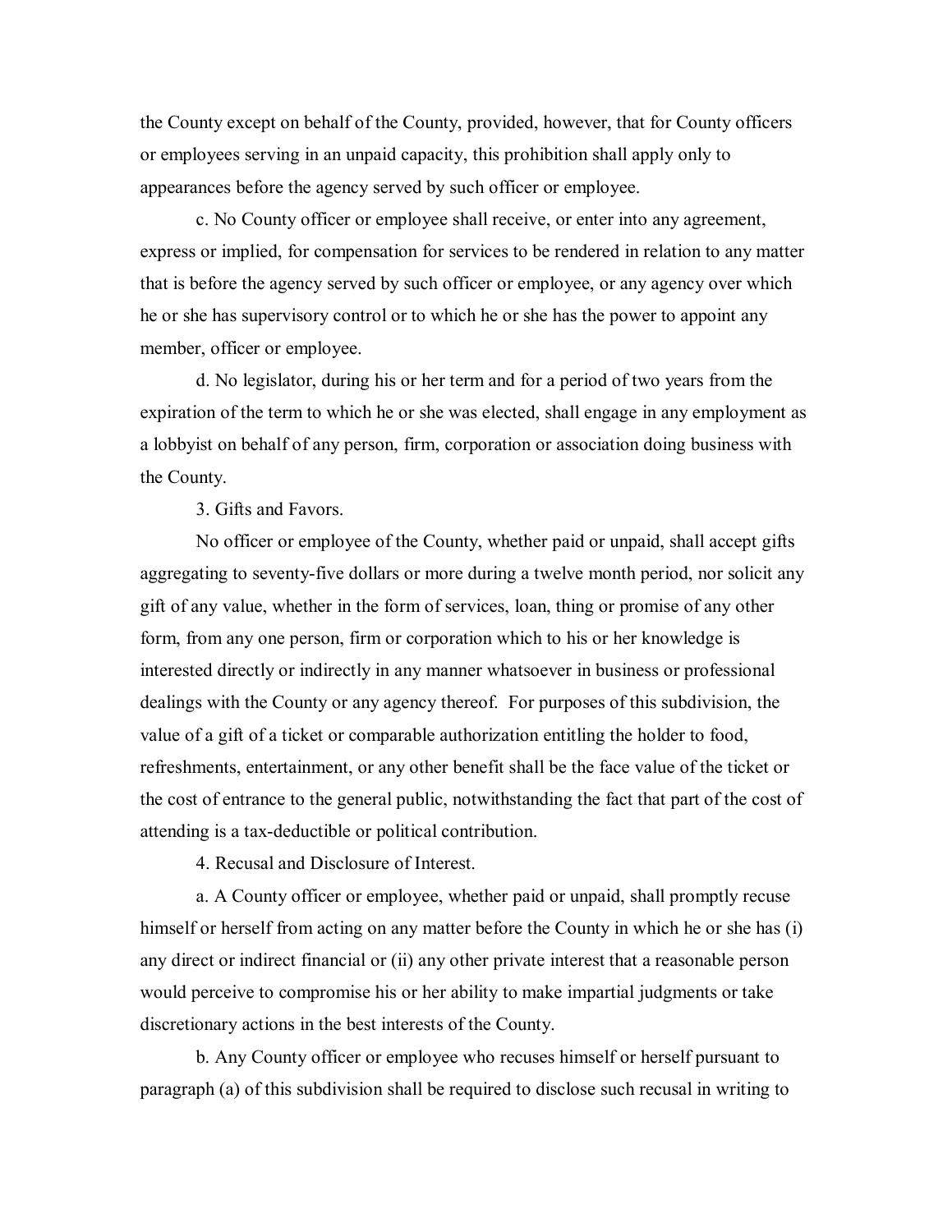the Board and the nature of his or her private interest. The Board shall file and retain such disclosure as a public record. The Board may issue an opinion in response to such disclosure, give advice by letter or informal communication, or file the disclosure with no response. Neither the disclosure nor any response by the Board shall be confidential.

5. Disclosure of Confidential Information. No officer or employee of the County, whether paid or unpaid shall disclose confidential information concerning the property, government or affairs of the County or any other confidential information of an official character obtained as a result of County employment except when disclosure is required by law or when such information is otherwise available to the public, nor shall he or she use such information to advance the financial or other private interest of himself or herself or others.

6. Misuse of County resources. No officer or employee of the County shall use the resources of the County in furtherance of his or her business, professional or political interests or activities, or in furtherance of the interests or activities of any outside entity other than pursuant to a County contract with such entity, without the approval of the head of his or her agency and the approval of the Board of Ethics upon a finding by the Board that such activity is in furtherance of the interests of the County.

7. Hiring and supervision of relatives. No officer or employee of the County shall hire or induce others to hire a relative of such officer or employee nor shall any officer or employee of the County directly supervise or evaluate the work of any relative employed by the County except: a) as required by the Civil Service Law or rules promulgated thereunder; b) pursuant to a supervisory arrangement that began prior to the effective date of this subdivision; or c) with the written approval of the Board of Ethics. In determining whether to approve the request of an officer or employee to hire or supervise a relative, the Board shall consider, among other things, the nature of the relationship at issue and any steps that have been taken to ensure objectivity in any such hiring decision, salary determination, evaluations, recommendations for promotions and increases and other aspects of a supervisory relationship. Neither such request for Board approval nor the determination of the Board shall be confidential. Nothing in this subdivision, nor any approval issued by the Board pursuant to this subdivision, shall relieve an employee of the continuing requirement to exercise his job duties in the best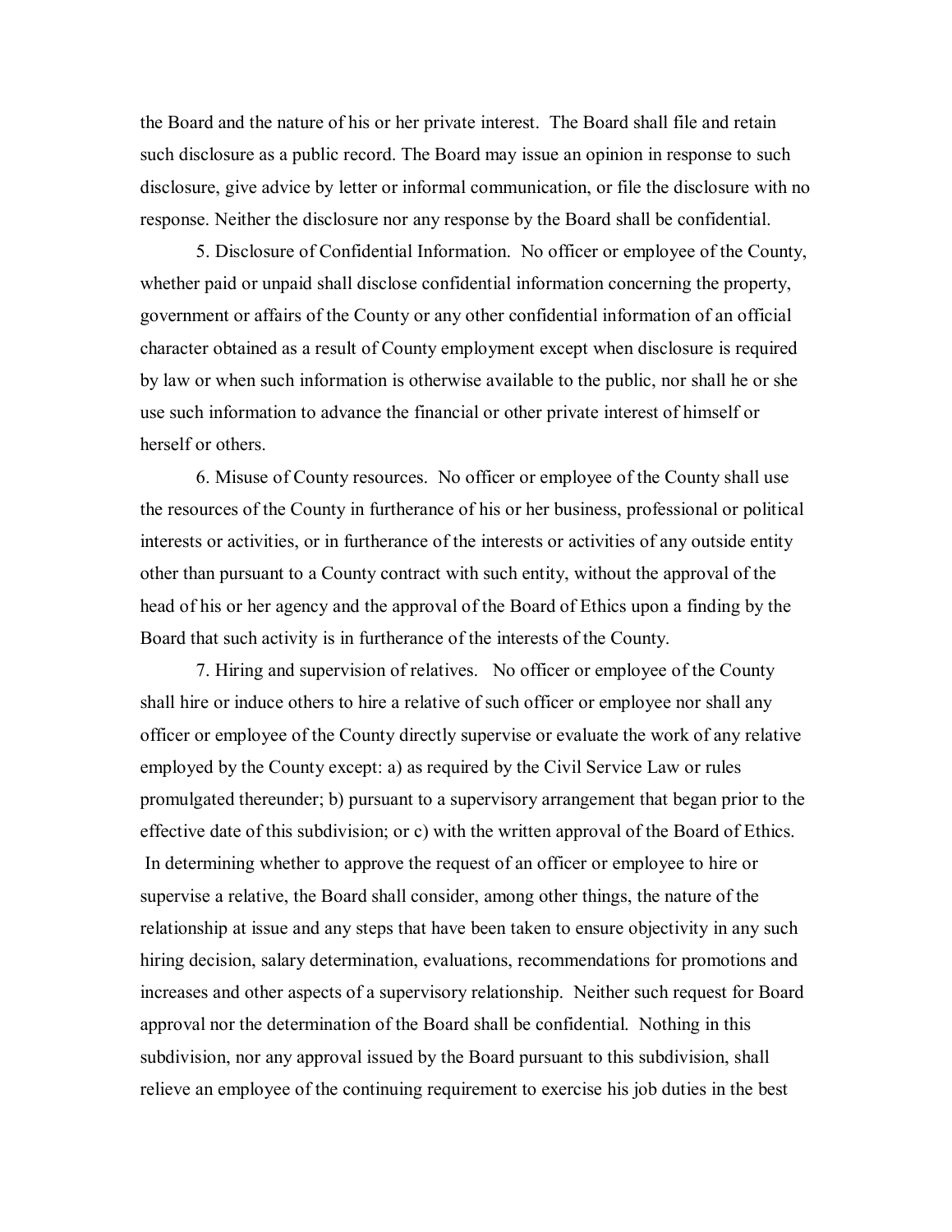interests of the County, without giving raises, promotions or other beneficial terms or conditions of employment based on private interests or personal relationships, and the Board may continue to enforce such requirement, as it deems appropriate, whether or not it has approved the hiring or supervision of a relative.

8. Post-employment restrictions.

a. No person who has served as a paid officer or employee of the County shall, within a period of two years after the termination of such service or employment, appear before any Board, agency, officer or employee of the County, except on behalf of the State, or a political subdivision or instrumentality thereof**,** or in furtherance of the interests of the County with the approval of the Board upon application of a County agency. No person who has served as an unpaid officer or employee of the County shall, within a period of two years after the termination of such service or employment, appear before his or her former agency or the officers or employees thereof, except on behalf of the State, or a political subdivision or instrumentality thereof**,** or in furtherance of the interests of the County with the approval of the Board upon application of a County agency.

b. No person who has served as a paid or unpaid officer or employee of the County shall receive compensation or render any services in relation to any case, proceeding, application or particular matter which such person was directly concerned with, personally participated in, or actively considered during the period of his or her service or employment, except in furtherance of the interests of the County with the approval of the Board upon application of a County agency. A former officer or employee is also required to ensure that adequate measures are taken to prevent his or her participating in any manner in such particular case, proceeding, application or particular matter if a law firm or other entity in which such person is an owner, member or employee becomes involved with any aspect of such particular case, proceeding, application or particular matter

c. No former paid or unpaid officer or employee of the County shall disclose confidential information concerning the property, government or affairs of the County or any other confidential information of an official character obtained as a result of County employment except when disclosure is required by law or when such information is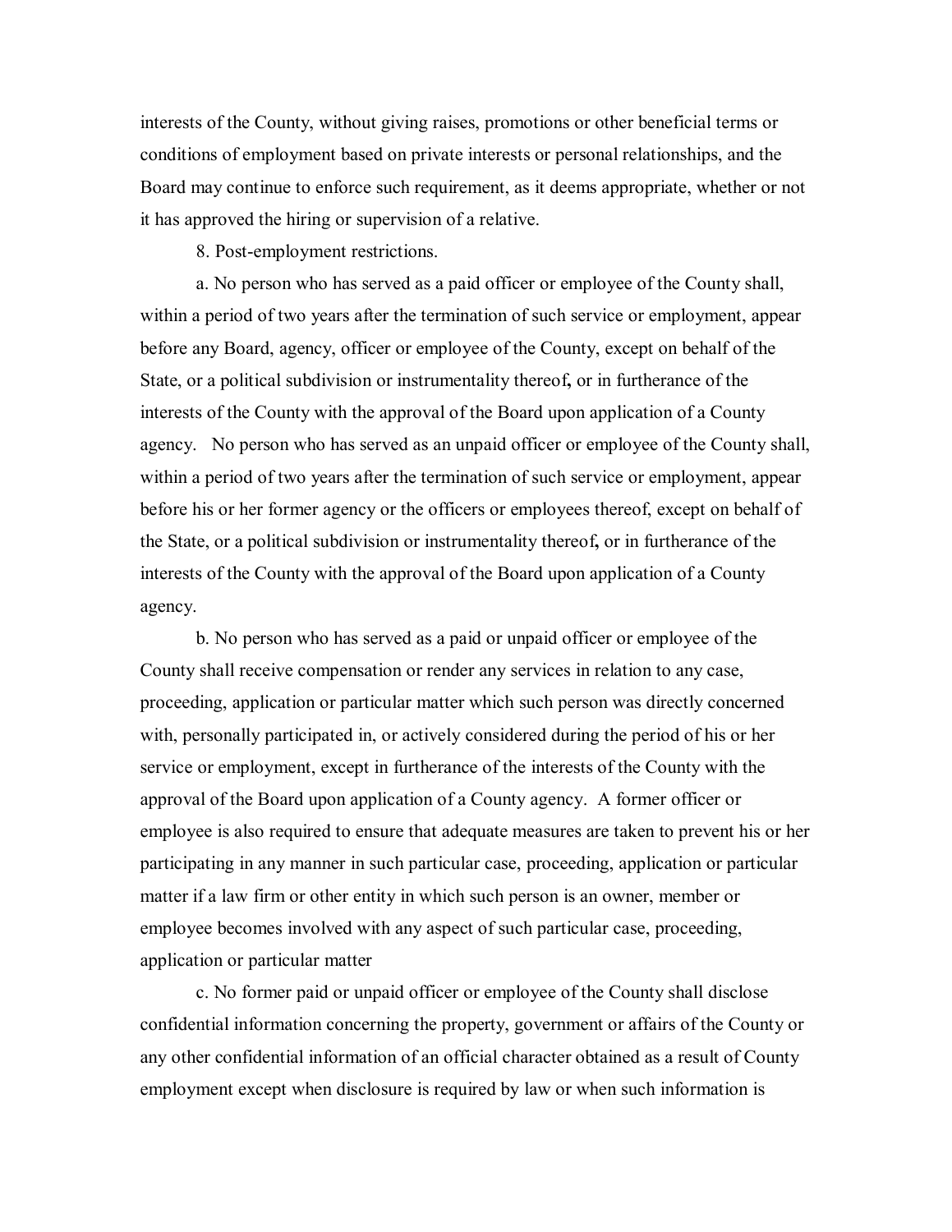otherwise available to the public, nor shall he or she use such information to advance the financial or other private interest of himself or herself or others.

9. Pecuniary interest of officers, employees or agents in execution of contracts prohibited. No officer, employee or agent of the County, whether he or she be such by election, appointment or contract shall directly or indirectly, either on his or her own behalf or for another person or corporation, make or participate in making, including the preparation of specifications or plans for, any contract or agreement in which said officer or employee or agent is interested directly or indirectly as principal or agent or as an officer of or owner of stock in a corporation, nor shall an officer, employee or agent in any way influence the action of any other officer or employee or agent in relation to the making, or fail to recuse him or herself from the discussion and approval process of any County contract or agreement in which he or she has such an interest. In addition to other penalties that may be imposed by the Board as set forth in this Code, if any such officer or employee or agent shall willfully violate the provision of this section, such contract or agreement shall be voidable, and such officer or employee or agent shall be guilty of a misdemeanor and upon conviction thereof shall forfeit his office or employment or agency and shall be further punished by a fine of not more than one thousand dollars or by both such fine and imprisonment. The provisions of this section shall not apply to the making of a contract with the County to serve as a foster parent or to act as a physician for any County department or agency or to any ministerial acts taken by a County officer, employee or agent. Further, the provisions of this section shall not preclude a contractor or a contractor's officers and employees from advocating for or participating in the drafting of extensions, renewals or amendments of its own contract with the County nor preclude a contractor from assisting the County with the drafting of specifications upon request of a County agency.

10. Board of Ethics.

a. There shall be a Board of Ethics consisting of five members, three (3) of whom shall be appointed by the County Executive, subject to the confirmation of the County Legislature, all of whom shall reside in the County and who shall serve without compensation, and the County Attorney and another member who shall be appointed by the County Executive. A majority of such members shall not be officers or employees of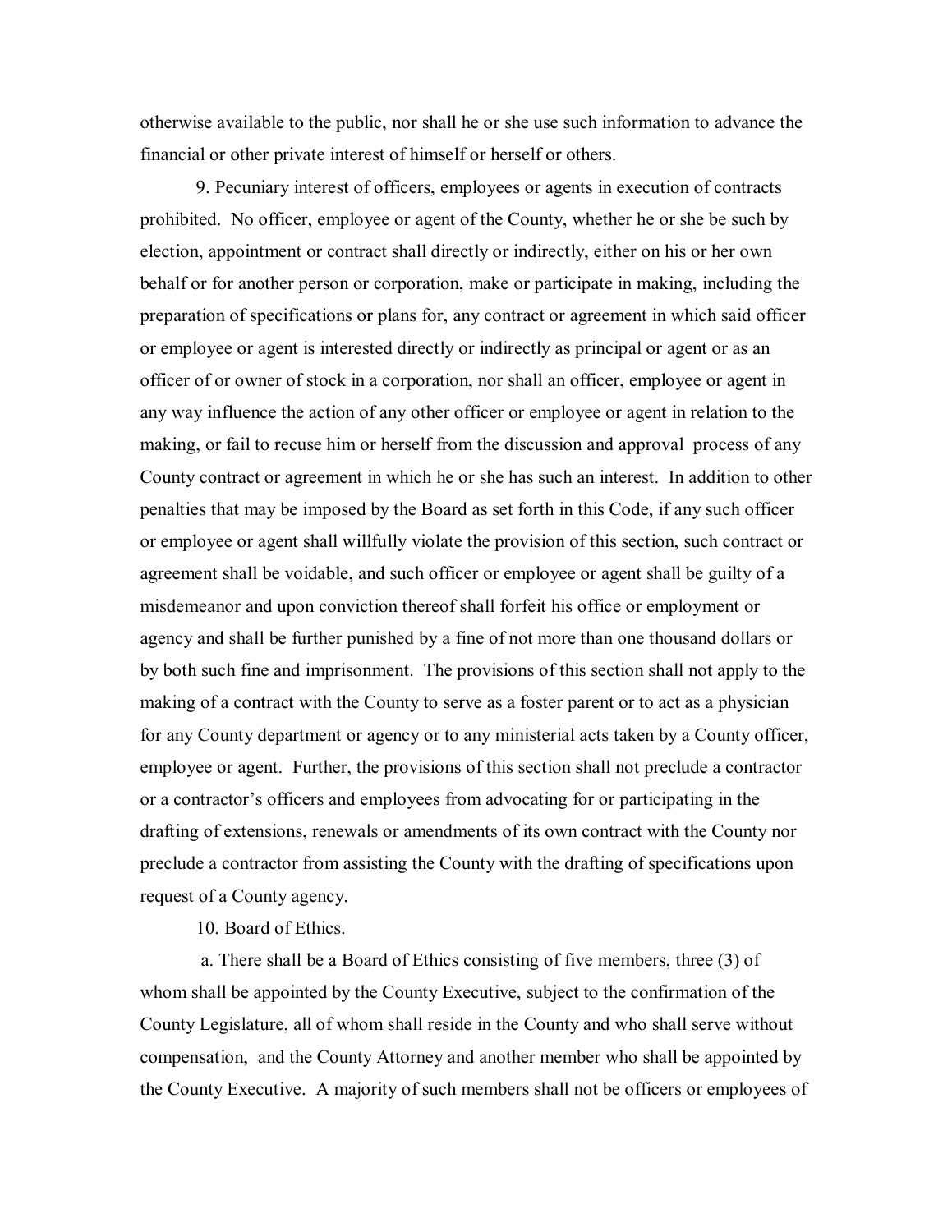the County or any municipality. The members of the Board shall elect a chairperson. Except for the County Attorney, each member shall serve for a term of five (5) years.

b. The Board shall have the authority to investigate complaints of actions in violation of this section. The results of any such investigation may be shared, in the discretion of the Board, with necessary and appropriate County officers and law enforcement officials. In furtherance of this investigatory function, the Board may request that the Commissioner of Investigations use the power and resources of his or her office to assist the Board.

c. The Board also shall render advisory opinions with respect to this section, such opinions to be rendered only to an officer or employee or former officer or employee requesting advice relative to himself or herself, or to the head of a County agency, to the County Executive or to a Legislator. All requests for opinions must be submitted to the Board in writing. The Board shall only disclose and distribute opinions to the person duly requesting it. However, where an advisory opinion is issued and the person who is the subject of the opinion fails to adhere to the guidance of an opinion that has been disclosed to him or her, such violation may, in the discretion of the Board, be disclosed to the head of such person's agency or the necessary and appropriate County officers or law enforcement officials, subject to the provisions in subdivision 11 herein. Notwithstanding the provisions of this paragraph, all such advisory opinions issued by the Board either prior to or subsequent to the effective date of this local law may be issued with the names and other identifying information redacted and such advisory opinions issued with appropriate redactions shall be made available to the public to the extent the Board determines that identities can be meaningfully protected. Opinions may also be issued and disclosed without the names redacted with the permission of any person who will be identified.

d. In lieu of a formal request for opinion, a County officer or employee may, at any time, submit to the Board an informational letter concerning his or her outside interests or activities whether or not such interests or activities appear to pose an explicit conflict of interest under this Code. Such an informational letter may also be submitted by an officer or employee concerning the outside interests or activities of someone to whom the officer or employee intends to make an offer of County employment or by a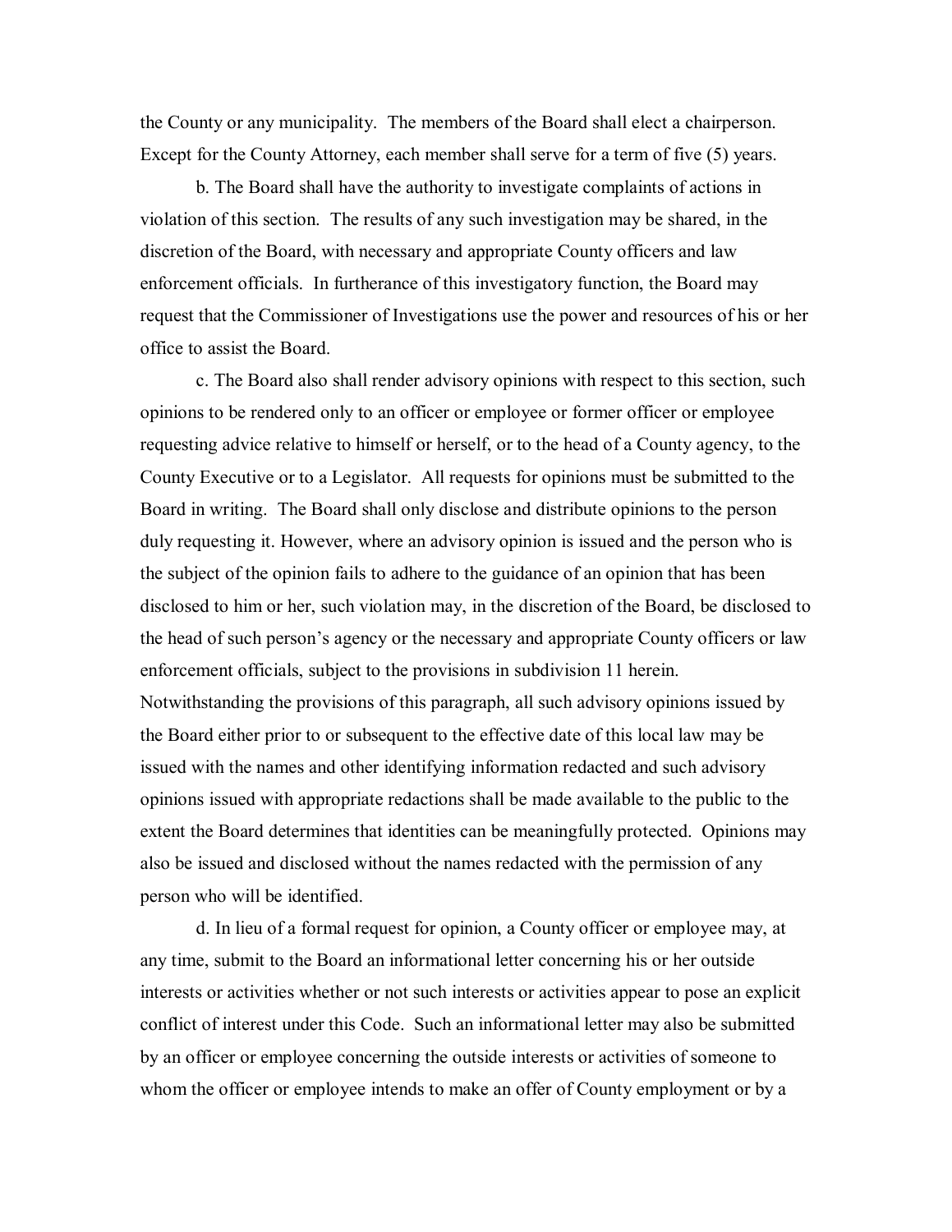former County officer or employee. The Board shall file and retain such informational letter as a public record. The Board may issue an opinion in response to the informational letter, give advice by letter or informal communication, or file the informational letter with no response. Neither the informational letter nor any response by the Board shall be confidential.

e. The Board shall promulgate its own rules and regulations concerning its forms and procedures and shall maintain appropriate records of its opinions and proceedings.

f. The Board shall administer and enforce the provisions of Section  $22-4.3(c)$  of the Nassau County Administrative Code relating to the filing of financial disclosure forms and financial disclosure requirements by County officials, officers and employees. The Board may delegate to any County officer the duty to distribute, collect and review financial disclosure forms and otherwise administer and enforce section 22-4.3 of the Nassau County Administrative Code relating to financial disclosure; provided, however, that such officer may not impose penalties but may make recommendations to the Board regarding the imposition of penalties for violations of section 22-4.3.

11. Penalties. A violation of any of the provisions of this section shall constitute cause for forfeiture of pay, suspension, imposition of fines of up to \$10,000 per violation or removal from office or employment, as may be imposed by the Board, after providing an opportunity to be heard in a proceeding conducted in accordance with due process. Any person found to have violated any such provision may file with the Board within seven days of such finding a written notice indicating his or her intent to commence a proceeding to review the determination pursuant to article seventy-eight of the civil practice laws and rules. Upon receipt of such notice, the Board shall stay the imposition of any penalty imposed pursuant to this subdivision until the commencement of the article seventy-eight proceeding. Resignation or dismissal from County employment shall not bar the imposition of penalties under this section for violations of the Code that occurred during the period of employment. Penalties may also be imposed under this section on a former employee for violations of the post-employment restrictions. The County Attorney shall provide for appropriate reporting and other services in relation to any such proceeding. Nothing in this section shall limit the imposition of any other penalties, fines and/or other sanctions which may be provided by law or prevent the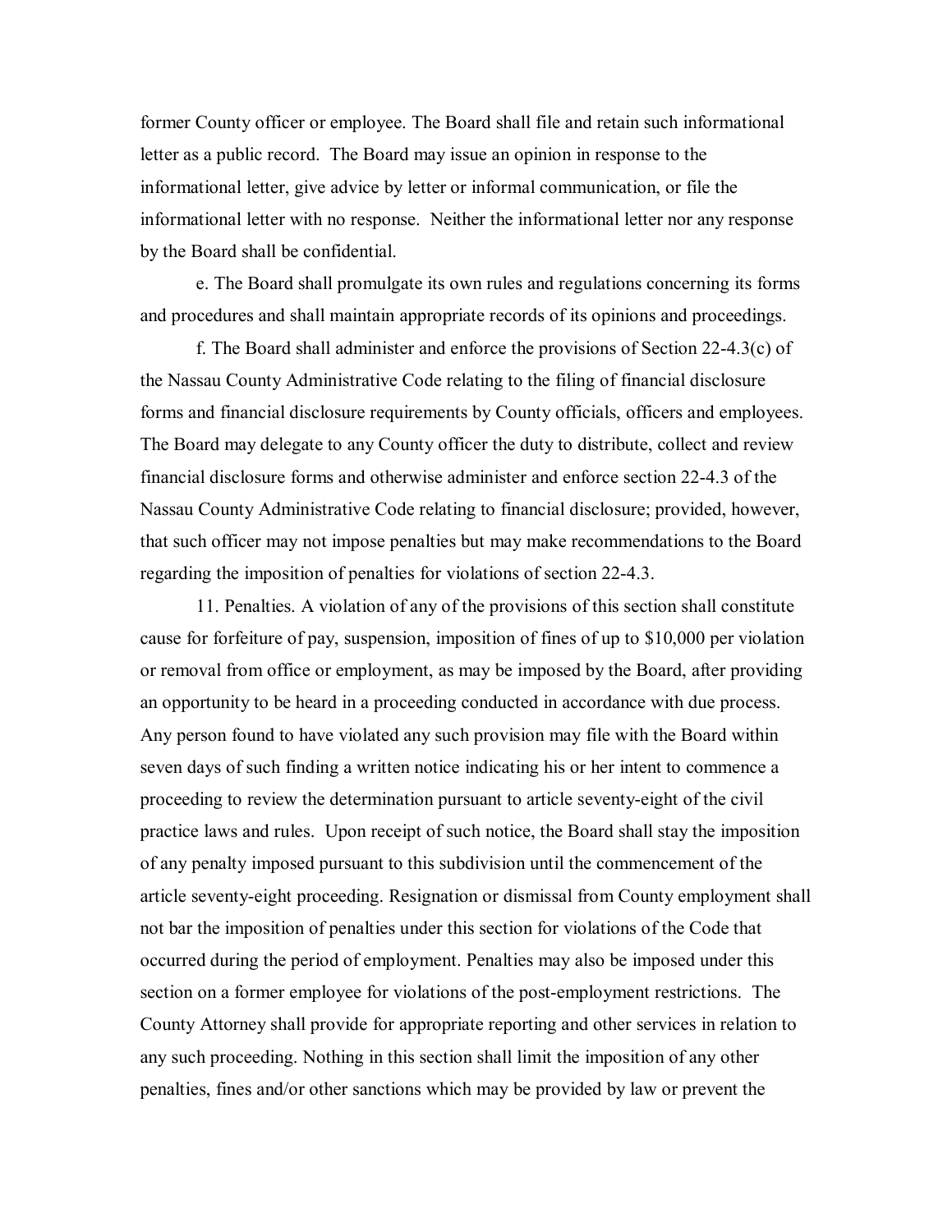County Executive or other appropriate supervisory officer from taking disciplinary action based on the findings of a separate inquiry or investigation.

12. Exemptions.

a. No employee may have any interests or take any action prohibited by subdivisions two through six of this section without the approval of the Board; provided that the provisions of this section shall not prohibit, or require recusal or transactional disclosure as a result of:

(1) An action specifically authorized by statute, rule, or regulation of the State of New York or of the United States.

(2) A ministerial act.

(3) Gifts:

(A) received by the County officer or employee from his or her parent, spouse or child; or

(B) accepted on behalf of the County and transferred to the County**.**

(4) Gifts or benefits having a reasonable value that are received by a County officer or employee listed in section 11 of the Domestic Relations Law for the solemnization of a marriage by that officer or employee at a place other than his or her normal public place of business or at a time other than his or her normal hours of business.

(5) Awards from charitable organizations.

(6) Receipt of County services or benefits, or use of County facilities, that are generally available on the same terms and conditions to residents or a class of residents in the County.

(7) County officers or employees appearing or practicing before the County or receiving compensation for working on a matter before the County after termination of their County service or employment where they performed only ministerial acts while working for the County or where they are appearing in an official capacity as an officer or employee of another governmental entity.

(8) Former County officers or employees appearing before the County where such appearances are a necessary incident of an otherwise permitted representation or employment in relation to an adjudicative proceeding before an agency or body, or a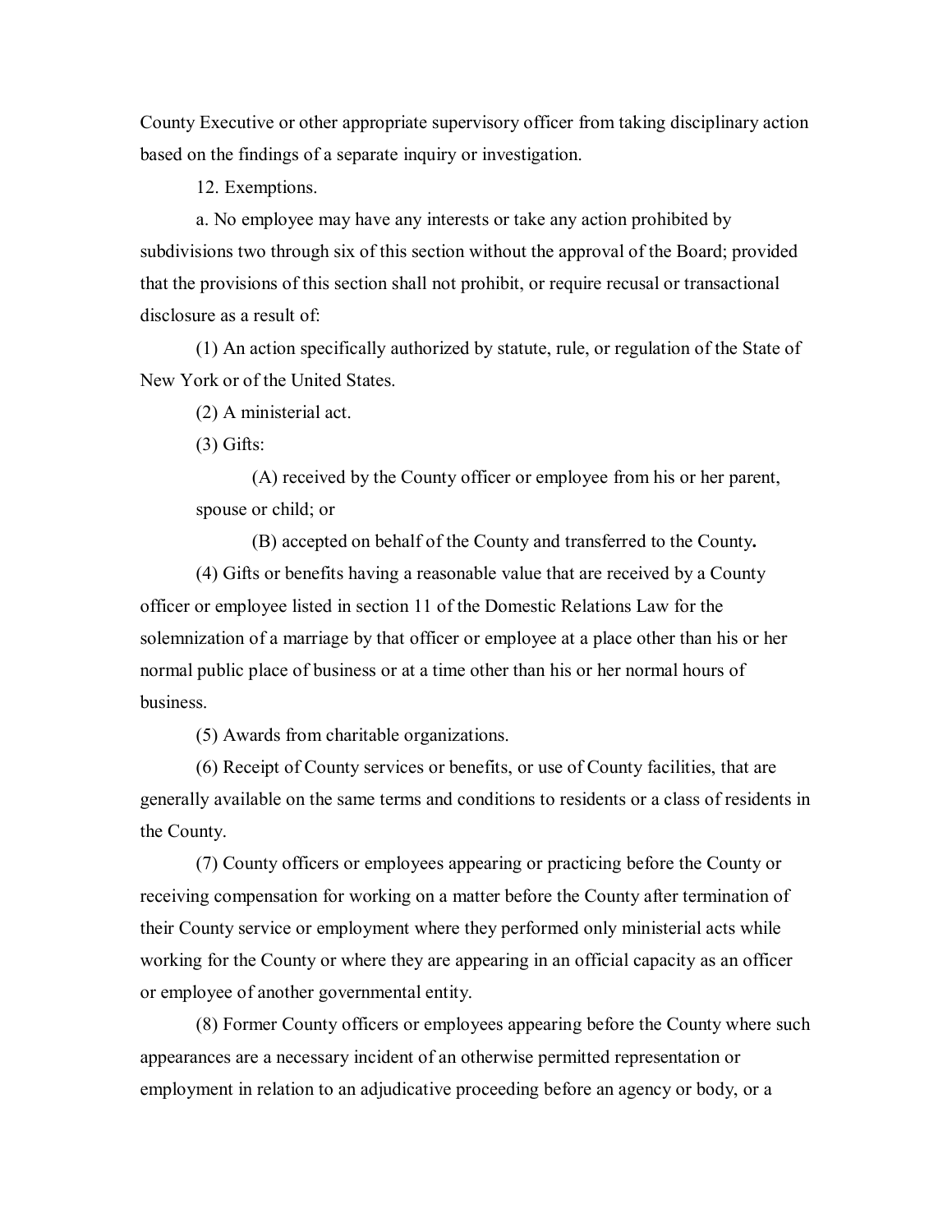court other than an agency, Board or commission of the County.

b. Notwithstanding the foregoing provisions of this section, any textbook authored by a member of the faculty as Nassau Community College may be sold at the college and a royalty or other financial remuneration may be paid to such author, provided the sale of such a faculty authored textbook shall be made in accordance with the rules and regulations promulgated by the Board of Trustees of the college.

c. Notwithstanding the foregoing provisions of this section, a County officer or employee may be an officer, director or trustee of a membership corporation or other nonprofit corporation or association, public authority, or public benefit corporation, or hold a policy making position with such entity, and participate in all activities and transactions of such entity, provided he or she receives no financial remuneration either directly or indirectly from such entity other than expenses actually and necessarily incurred in the performance of his or her duties. Any officer or employee receiving such remuneration for expenses shall, for each year in which such remuneration is received, be required to complete and file the financial disclosure statement promulgated pursuant to the provisions of §22.4.3 of the Administrative Code. A County officer or employee serving a membership corporation or other nonprofit corporation or association pursuant to this paragraph, other than in an ex-officio capacity, shall recuse himself or herself from acting, in his or her capacity as County officer or employee, on any matters directly affecting such entity, shall not use any confidential County information nor, without the approval of the Board, communicate with any County Board, agency, officer or employee in furtherance of the interests of such corporation or entity nor work on any case, proceeding, application or particular matter which such person has been directly concerned with, personally participated in, or actively considered as a County officer or employee.

d. Notwithstanding the foregoing provisions of this section, a person serving the County or any agency thereof without compensation shall not be subject to the prohibitions set forth in subparagraphs one and two of paragraph (a) of subdivision two of this section.

e. Nothing in this section shall be deemed to prohibit an officer or employee of the County from providing services to a local development corporation, public authority,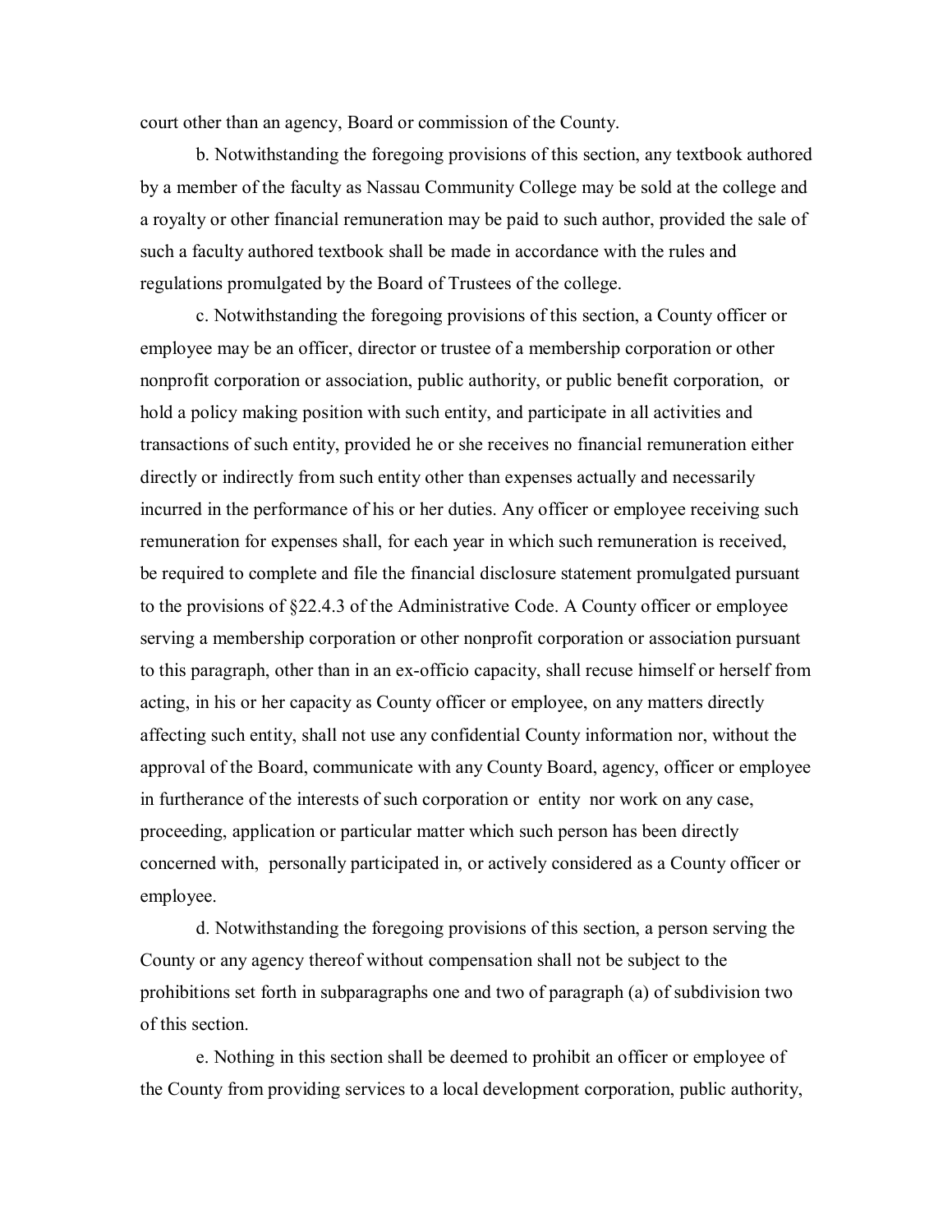public benefit corporation, or similar entity as may be determined by the Board, where such services are provided pursuant to law or contract between the County and such entity, and the officer or employee does not receive additional compensation for such services. Such service shall not be deemed to be a private interest of such officer or employee nor to create a conflict with official duties.

f. Notwithstanding the foregoing provisions of this section, an officer or employee of the County shall not be deemed to be in violation of paragraph (a) of subdivision two of this section for making a contract with the County to serve as a foster parent unless the making of such contract is in conflict with the proper discharge of his or her official duties.

g. Notwithstanding any other provision of law, an elected official or a deputy county executive may attend a function given by a civic association or non-profit organization of a charitable or community nature, when invited and paid for by the sponsoring organization, or attend a function of an association composed of representatives of business, labor, professions or the news media, when invited and paid for by the sponsoring organization. In addition, a staff member may be designated to attend any such functions as a representative of an elected official when specifically requested to do so by the elected official.

h. Notwithstanding any other provision of law, an elected official or a deputy county executive may be a guest at ceremonies or functions sponsored or encouraged by the County as a matter of County policy. In addition, a staff member may be designated to attend any such ceremonies or functions as a representative of an elected official when specifically requested to do so by the elected official.

i. Notwithstanding any other provision of law, an officer or employee may be a guest at any ceremony, function, conference or occasion where the attendance of the public servant is in furtherance of the interests of the County, where the attendance has been approved in writing, in advance where practicable or within a reasonable time thereafter, by the County Executive or a deputy county executive, or in the case of the Legislature by the Presiding Officer or the Minority Leader, in the case of all offices of elected officials by said elected official or their designated officer, in the case of the